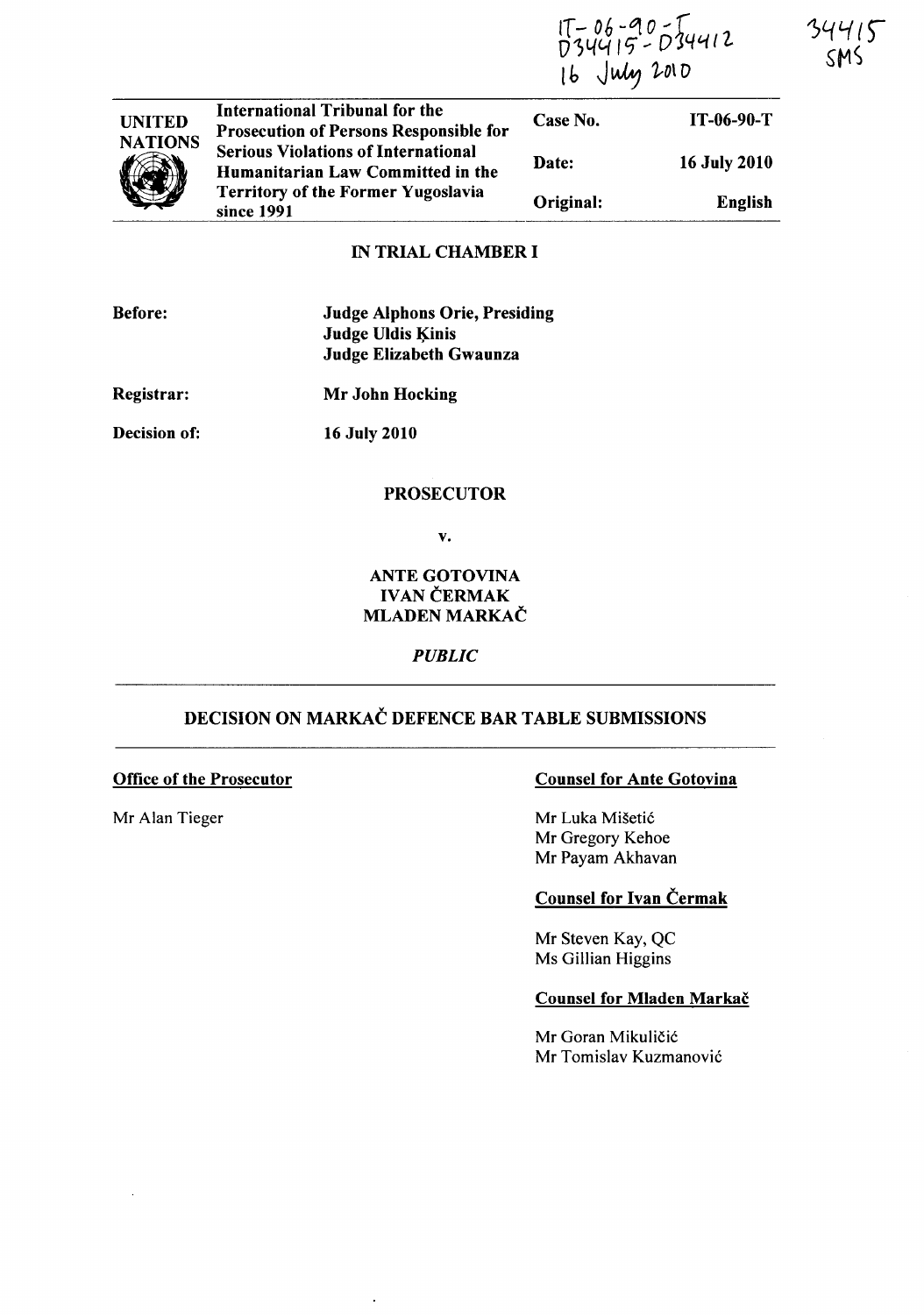#### **Procedural History and Submissions of the Parties**

#### *Motion of* 15 *June 2010*

1. On 20 January 2010, the Markac Defence notified the Chamber on the record that it intended to file a bar table submission on Mr Markač's medical history and records.<sup>1</sup> On 27 January 2010, the Chamber closed the Markač Defence case with the exception of some outstanding bar table submissions.2 On **11** June 2010, the Markac Defence informally indicated to the Chamber's staff that because of an oversight it still had not filed the documents. On 15 June 2010, the Markac Defence filed a motion requesting admission under seal of medical documents concerning Mr Markac ("Motion of 15 June") that would be relevant to possible sentencing.<sup>3</sup> The Prosecution has not responded to the Motion of 15 June.

### *Motion of* 11 *June 2010*

2. On **11** June 2010, the Markac Defence announced for the first time on the record its intention to tender into evidence a document related to the surrender of the 21st Kordun Corps of the Army of the Republic of Serb Krajina.<sup>4</sup> The Prosecution objected for a procedural reason: the Markac Defence case was already closed.<sup>5</sup> The Chamber cautioned the Markac Defence that only in exceptional circumstances would the Chamber exercise its discretion to admit evidence offered by a party after the close of that party's case.<sup>6</sup> Later that day, the Markac Defence filed a motion requesting admission of a bar table document entitled "Agreement on the Surrender of the XXI Corps" ("Motion of 11 June").<sup>7</sup> The Markac Defence submitted that the document had probative value and was relevant to the alleged armed conflict.<sup>8</sup> The Markač Defence further submitted that the Prosecution took more than three months, from March to June 2010, to apprise the Markac Defence of its position on admission of the document.<sup>9</sup> The Markac Defence's only other answer to the Prosecution's procedural objection was that the Chamber could, in the interests of justice, admit any evidence that is relevant and probative.<sup>10</sup>

 $1$  T. 27032.

<sup>2</sup>T. 27113-27114.

<sup>&</sup>lt;sup>3</sup> Mladen Markač's Bar Table Submission, 15 June 2010, para. 1, Appendices A-C; see also T. 27059.

<sup>4</sup> T. 29000-29001.

<sup>5</sup> T. 27113-27114,29001-29003.

 $6$  T. 29002-29004.

 $^7$  Defendant Mladen Markač's Bar Table Submission, 11 June 2010, para. 1, Appendix A.

<sup>8</sup> T. 29000-29001; Motion of 11 June, para. I.

<sup>&</sup>lt;sup>9</sup> T. 29000-29002; Motion of 11 June, Appendix B.

<sup>&</sup>lt;sup>10</sup> T. 29000-29001.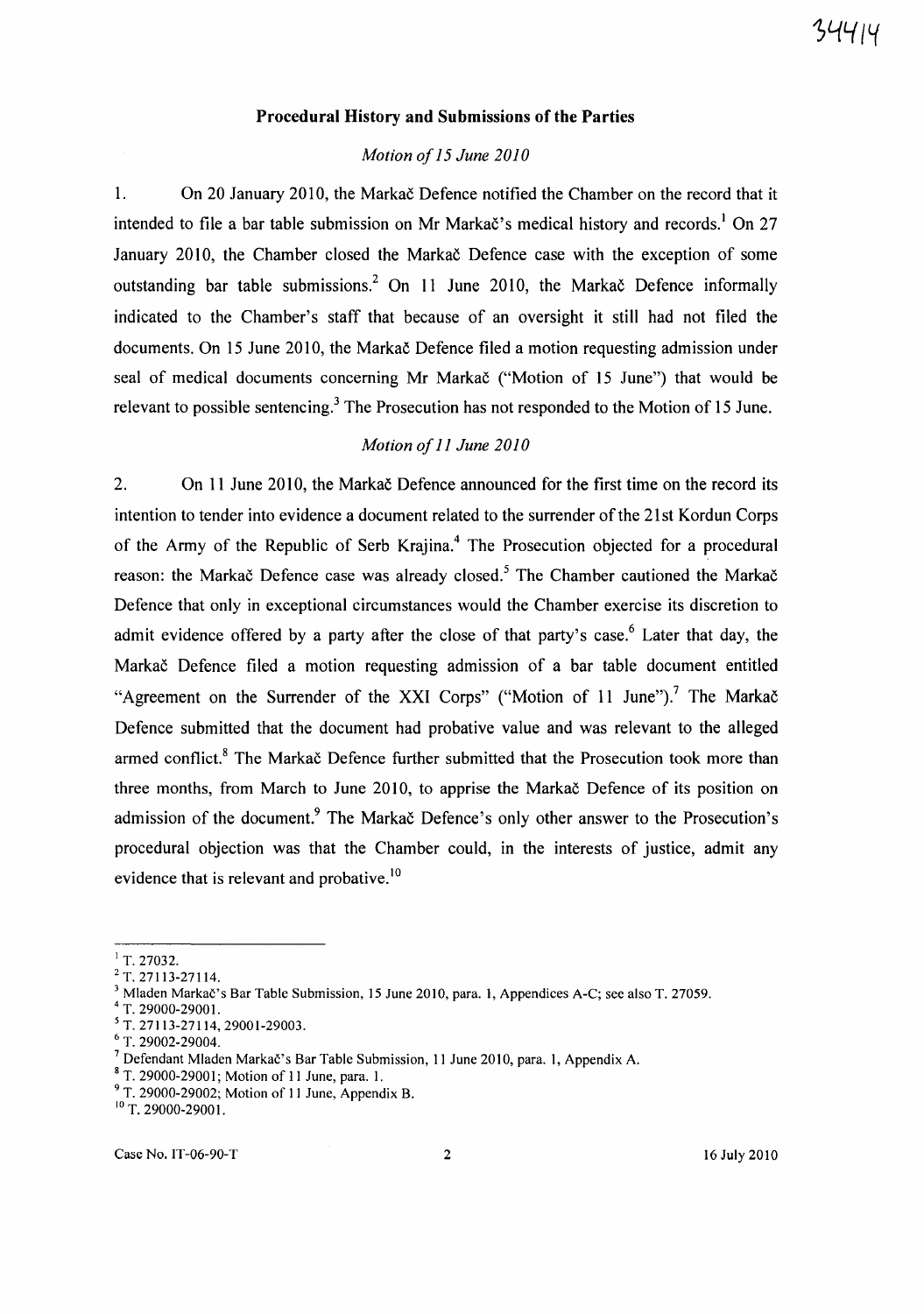#### **Applicable Law**

3. Pursuant to Rule 89 (C) of the Tribunal's Rules of Procedure and Evidence ("Rules"), a Chamber may admit any relevant evidence that it deems to have probative value. Under Rule 85 (A) of the Rules, evidence at trial shall be presented in a certain sequence unless the Chamber directs otherwise in the interests of justice. Consequently, when a party seeks to admit evidence outside the sequence prescribed by Rule 85 (A) of the Rules, a Trial Chamber may exercise its discretion to admit the evidence when it is in the interests of justice.<sup>11</sup> The Chamber will exercise this discretion after the close of the tendering party's case only if there are exceptional circumstances justifying admission into evidence.<sup>12</sup>

#### **Discussion**

#### *Motion of* 15 *June*

4. The Chamber finds that the medical documents have probative value and would be relevant should the Chamber impose a sentence on Mr Markac. Furthermore, the Chamber notes that the Prosecution has not objected to their admission into evidence. Given that the Chamber closed the Markac Defence case with an exception for the anticipated medical documents, their admission into evidence would be consistent with the sequence prescribed by Rule 85 (A) of the Rules. In any event, particularly considering that the documents cannot affect any aspect of the case other than the potential sentencing of Mr Marka $\check{c}$ ,<sup>13</sup> the Chamber is satisfied that it is in the interests of justice to admit the medical documents into evidence even at this late stage of the proceedings.

#### *Motion of* 11 *June*

5. The Markac Defence announced its intention to tender, and tendered, the document entitled "Agreement on the Surrender of the XXI Corps" after the closure of its case.<sup>14</sup> Therefore, the document is being offered for admission into evidence outside the sequence prescribed by Rule 85 (A) of the Rules. Considering the Markac Defence's failure to show

<sup>&</sup>lt;sup>11</sup> *Prosecutor v. Anto Furundžija*, Case No. IT-95-17/1-A, Judgement, 21 July 2000, para. 75 and note 88; *Prosecutor* v. *Jadranko Prlic et al.,* Case No. IT-04-74-AR73.14, Decision on the Interlocutory Appeal against the Trial Chamber's Decision on Presentation of Documents by the Prosecution in Cross-Examination of Defence Witnesses, 26 February 2009 *("Prlic* Decision"), paras 23-24.

<sup>12</sup>*Prlic* Decision, para. 24; T. 28986-28987, 29002-29004.

<sup>&</sup>lt;sup>13</sup> See T. 27060.

<sup>&</sup>lt;sup>14</sup> The Prosecution's delay in apprising the Markač Defence of its off-the-record position on admission into evidence of the document is not relevant. In any event, the submissions before the Chamber indicate that the Markac Defence first approached the Prosecution in this regard in March 2010, after the closure of the Markac Defence case in January 2010.